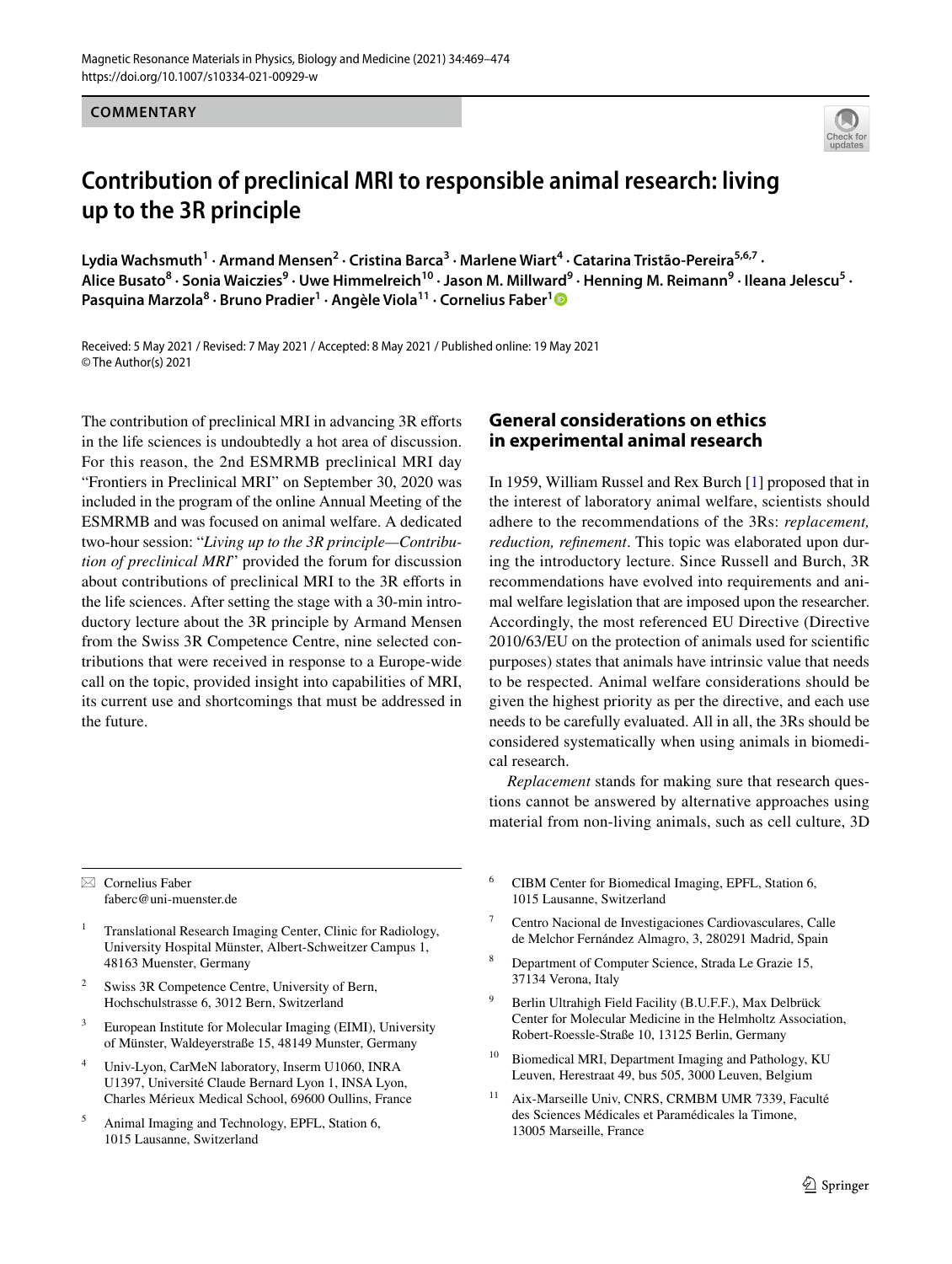organoids, or multiple organ systems; or that animal experiments cannot be replaced by developing computational models. Furthermore, successful replacement can also be accomplished when using creatures considered to be less prone to the consequences of sufering (based on the phylogenetic hierarchy). Such creatures should be selected for experiments (e.g. invertebrates instead of vertebrates) whenever appropriate to the experimental goals. *Reduction* is the R where non-invasive imaging excels best due to the stark reduction in required animal numbers. With longitudinal monitoring, comparable levels of information can be retrieved from fewer animals. Progression of disease or treatment response can be tracked, statistical power is increased, and individual trait diferences (for example early versus late responders) can be identifed. Non-invasive imaging also allows the retrieval of *more* information from the same number of animals. Preclinical MRI offers multiple techniques to assess numerous outcome measures within one MRI session. Additionally, MRI may be complemented by further non-invasive imaging techniques (e.g. PET or optical imaging) and by behavioral and clinical examinations. Armand Mensen extended the general narrow focus of the reduction principle introducing concepts which improve experimental design by considering for example sex bias and standardization fallacy [[2,](#page-4-1) [3](#page-4-2)]. *Refnement* of experimental techniques to minimize or alleviate pain, sufering and distress not only serves animal welfare but also improves science considerably. Environmental enrichment has a positive impact on animal stress, anxiety and behavior as well as scientifc results. Reducing unnecessary stressors can lead to more reliable and robust results [[4\]](#page-4-3). Impressive in this regard is research on the impact of non-aversive handling [\[5](#page-4-4), [6](#page-4-5)].

The 3R principle now refers to far more than each of the Rs mere classical defnition. In addition to ethical aspects, the scientifc value of research with animal welfare measures is of utmost importance. In a recent publication, Strech and Dirnagl [[7\]](#page-4-6) proposed to complement the ethical 3Rs with a set of measures assuring scientifc quality of animal experiments, namely *robustness, registration and reporting* (Fig. [1](#page-1-0)). These additional principles demand sample size calculations and blinding to enhance the validity and reliability of results. Pre-registration of working hypotheses and experimental designs in public registries [[8\]](#page-4-7) together with extensive reporting (for example according to the Animal Research: Reporting of In Vivo Experiments (ARRIVE)

guidelines [\[9\]](#page-4-8)) are suggested to increase transparency and reproducibility and to justify the relevance of the proposed experiments.

#### **Contributions of preclinical MRI to the 3Rs**

Following the introductory lecture, nine presentations illustrated exemplary applications of MRI in preclinical studies in the context of the 3R principle. Given the non-invasiveness of MRI and the option to perform longitudinal studies, several examples highlighted the contribution of preclinical MRI to reduce animal numbers.

Cristina Barca et al. presented a longitudinal, multimodal imaging study in a mouse stroke model [[10\]](#page-4-9). T2-weighted anatomical MRI was combined with difusion-weighted MRI and arterial spin labeling MRI to assess brain perfusion. At alternating time points, MRI was complemented by DPA PET to measure infammation. By repeated examinations in individual mice, animal numbers could be reduced from 96 to 16 in this study.

Marlene Wiart et al. shared data from another preclinical stroke trial in rats that evaluated the neuroprotective efects of remote ischemic conditioning [[11\]](#page-5-0). The primary endpoint was edema-corrected lesion size measured by T2-weighted MRI at 24 h of reperfusion normalized by the area-at-risk of infarction determined from per-occlusion MRI for each individual. Of note, with T2-weighted anatomical MRI lesion size was more sensitively detected compared to TTC (2,3,5-triphenyltetrazolium chloride) staining of fresh brain tissues, the gold standard of reference for evaluation of infarct size in conventional experimental animal studies. Sample size calculations based on the efect sizes in this study revealed 19 instead of 55 animals per group when planning a longitudinal MRI study instead of using TTC staining of fresh brain tissues, the gold standard for evaluation of infarct size in conventional experimental rodent studies. Including the 40% exclusion rate (due to mortality but also to the strict inclusion of animals that have efectively experienced brain ischemia as documented by per-occlusion MRI) this resulted in 64 versus 184 surgeries, or 120 spared animals. The fact that in the clinical setting lesion size is usually determined by MRI highlights the outstanding translational value of MRI-based diagnostic endpoints in preclinical stroke studies.

<span id="page-1-0"></span>**Fig. 1** Two basic principles for experimental animal research translate into six practice-guiding principles (6R). [Modifed from [\[7\]](#page-4-6)]

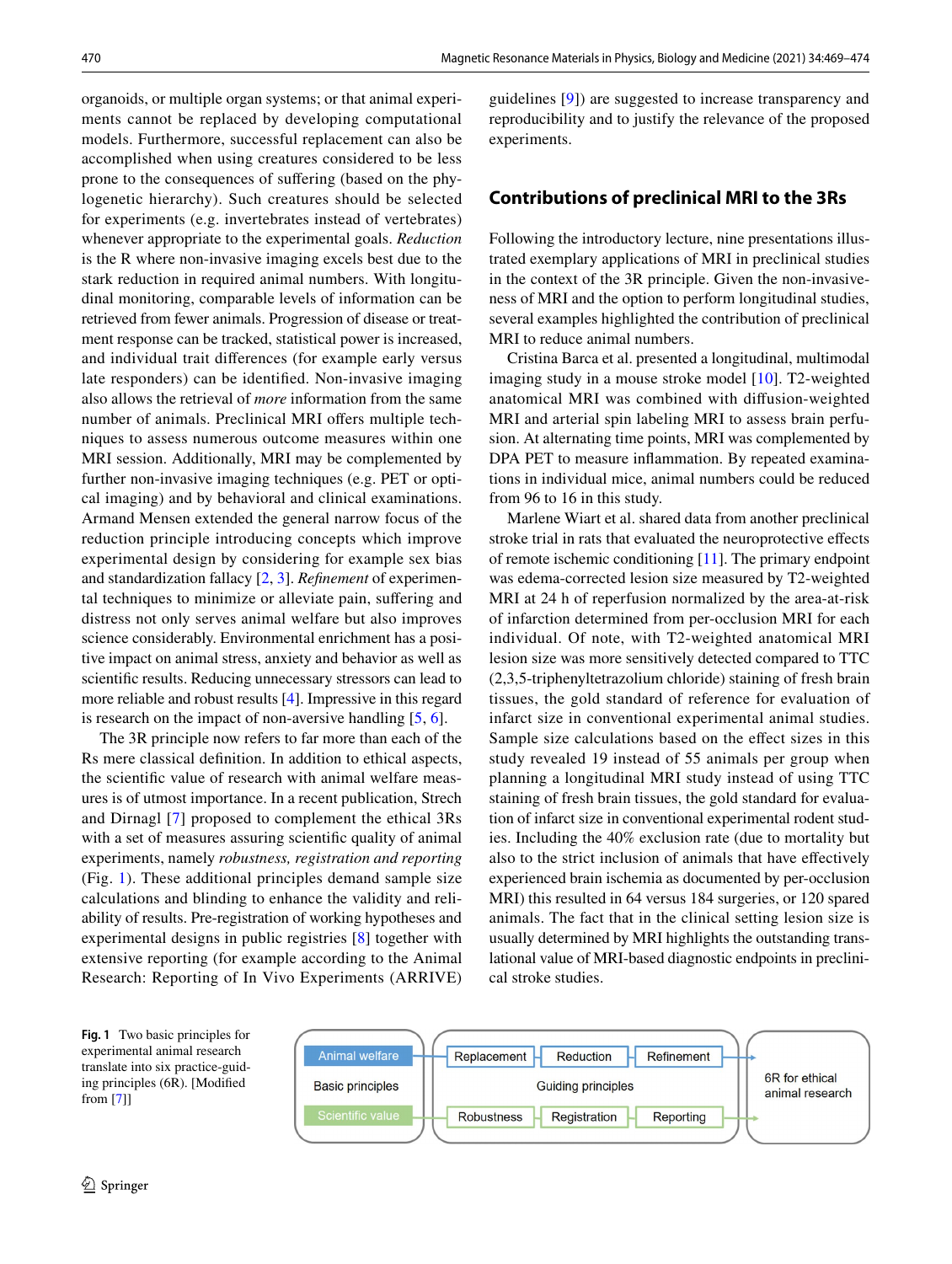Catarina Tristão-Pereira et al. presented a longitudinal multimodal imaging study combining resting-state fMRI, difusion-weighted MRI and FDG-PET in a rat model of Alzheimer's disease. The pathology of progressive neurodegeneration induced by brain glucose metabolism disruption in this animal model (efectively "type 3 diabetes") had previously only been characterized at diferent timepoints using histology [\[12](#page-5-1)], thus recruiting a larger number of animals while not benefting from a truly longitudinal—but rather cross-sectional—analysis. Here, animal numbers were reduced by a factor of three and the study reported a nonmonotonic trend in white matter degeneration and changes in resting-state functional connectivity characterized by an early acute decline, temporary recovery and fnally chronic degeneration [[13\]](#page-5-2) which preceded a similar trend at the behavioral level [[12\]](#page-5-1). Combination of several complementary imaging methodologies at the same time increased the scientifc value of the study. Furthermore, the resting-state fMRI and anatomical MRI data are publicly available for reuse: <https://openneuro.org/datasets/ds003520>. The use of medetomidine over alpha-chloralose for the fMRI studies also decreased animal count.

Alice Busato et al. presented a MRI investigation of their transgenic mouse model of pancreatic cancer (KPC). Highresolution T2-weighted images were acquired longitudinally, starting from 3-month-old mice, every 10 days, until the humane endpoint. MRI was able to follow the evolution of the four-class imaging-based tumor staging, detecting the frst stage of the tumor as multiple liquid cysts inside pancreas (hyper-intense alterations), and its evolution toward a solid mass in a single subject. Due to the longitudinal study design, animal numbers were substantially reduced. Moreover, at the last stage of the pathology, MRI allowed detection of metastasis in the abdominal region.

All 3R principles, replacement, reduction and refnement, were met in a study by Liesbeth Vanherp et al. in a murine model of cerebral *Cryptococcus neoformans* infections. Typically, virulence is studied by infecting large groups of animals and recording survival or analyzing fungal burden of the infected organs ex vivo, which does not provide insights in how disease establishes and progresses. With MRI, already disease onset was indicated by enlargement of ventricles, edema, hydrocephalus, presence of parenchymal lesions, and fuid accumulation around major vasculature and the meninges. Even when survival rates were similar, the relative contributions of these diferent parameters were highly variable between strains, but not between animals infected with the same strain. By assessing animals repeatedly (up to seven times) over a period of up to 39 days after infection, this MRI-based in vivo virulence study reduced animal numbers by at least a factor of six when compared to an exclusively histology-based approach. By providing early virulence markers, preclinical MRI could replace pure survival rate studies. Refnement could also be addressed, because burden of the animals would substantially be reduced by sacrifcing them before severe symptoms cause their death.

Pathological observations in animal models of disease are of little consequence if they do not refect the human counterpart. Millward et al. observed dynamic expansions and contractions of ventricle volumes in the mouse model of multiple sclerosis (experimental autoimmune encephalomyelitis) by repeated MR measurements over a 2-month period [[14\]](#page-5-3). In Multiple Sclerosis (MS) patients, short-term fuctuations in ventricle volumes were less striking than those in the animal model but they were clearly present. Interestingly, MS patients showing expansions and contractions beyond the normal range of variation were at an earlier disease stage. This suggests that fuctuations are indicative of infammatory activity. The preclinical study facilitated a signifcant reduction in animal numbers. Pathological observations were relevant to MS patients and could be of future beneft in the diagnosis and monitoring of MS patients.

In summary, these examples showed that considerable reductions in animal numbers were accomplished by repeatedly imaging animals during the course of the experiment, instead of running *verum* and control groups for each time point. This allowed for investigating dynamic processes, like disease progression or treatment response. Each animal served as its own control/baseline and trait diferences could be tracked individually. Statistical power was higher compared to inter-individual comparisons. Integrating multiple imaging modalities (for example diferent MRI methods and/or PET) and complementing study design by behavioral measures, clinical examinations and histological validation increased the scientifc value of these studies. Translational value in particular of MRI endpoints was high.

Two further contributions showed examples where MRI contributed to the 3R principle of replacement.

Gordon Winter et al. introduced the use of hen's egg test chorioallantoic membrane model (HET-CAM) in MRI for in vivo testing of novel target-specifc radioligands [[15](#page-5-4)]. Multi-modal PET and MR imaging of hen's eggs before embryo development day 20 represent an alternative to established small animal models for biodistribution assessment. Only successful candidates then proceed to further testing for example in the severe combined immuno-defcient (SCID) mouse model.

Millward et al. shared their method for preparing fxed rodent phantoms for ex vivo MR imaging [[16](#page-5-5)]. Such phantoms preserve the internal anatomy in situ. They are useful for introducing trainees into pre-clinical MRI of various target organs, without the need for living animals. The phantoms can be conveniently stored and re-used, reducing the total number of animals needed. The phantoms are particularly useful for developing and refning new MRI methods,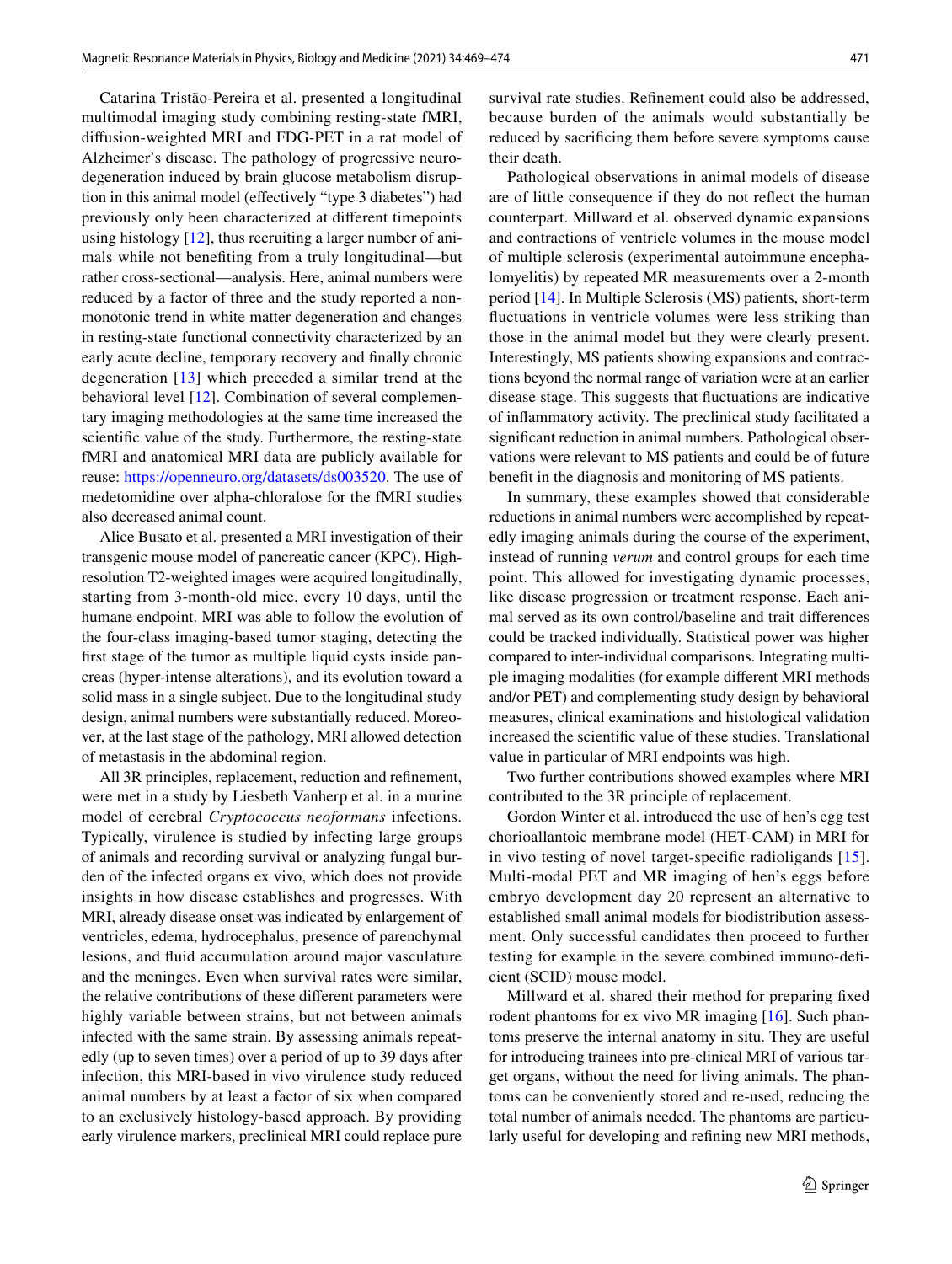thus improving the reliability and reproducibility of subsequent imaging experiments with living animals.

Finally, with "OpenMind"—The Open Database of Anesthetic Efects and Protocols for Preclinical Research Henning M. Reimann et al. presented an example on how MRI complies with the extended 3R principles. Rodent functional magnetic resonance imaging (fMRI) can replace more invasive readouts for assessing brain activity. However, the necessity to anesthetize animals during examination has a prominent impact on study outcome and comparability with human studies. A recent publication by the group [[17\]](#page-5-6) outlined that anesthesia afects overall physiology, including brain states, functional networks, information transfer, sensory processing and hemodynamic integrity—i.e., the physiological translation of neuronal activity into hemodynamic responses captured by fMRI. Thereby, diferent anesthetics afect the above measures in distinct ways, which pose a further challenge for data interpretation. An open encyclopedia for anesthetic efects is proposed as platform to report and share fndings and data with the community. The goal is to provide a powerful web-based infrastructure for fast and easy dissemination of fndings, data, and protocols to gain a better understanding of anesthetic efects. This will help to establish optimized anesthetic protocols and defne robust experimental conditions for functional neuroimaging studies, and in turn foster scientifc quality and reduce animal numbers.

While there is always more to be done, the interactive panel and attendees agreed that preclinical MRI indeed is living up to the 3R principle. Foremost, the aspect of reduction is addressed by the possibility to perform longitudinal studies allowing precise monitoring of disease progression and response to therapy in models of diferent diseases. Biological variability can be alleviated, as each animal serves as its own control. Added scientifc value is provided by simultaneously acquiring molecular, functional, metabolic and anatomical information and by the combination of complementary non-invasive imaging modalities. Such combinations are feasible, since the Directive 2010/63/EU states only minor burden experienced by the animals, mostly due to the impact of anesthesia (length of examination times and number of repeated anesthetic interventions). However, multiple longitudinal measures of an animal can act as an additional stressor in and of itself as it involves an increase in experimenter handling. However, these can be mitigated using appropriate refnement techniques, such as tunnel handling and environmental enrichment approaches. Its noninvasiveness makes preclinical MRI a possible alternative to replace conventional, invasive experimental techniques. The fact that MRI is the established diagnostic method in the clinical setting for many diseases adds high translational value. However, MRI needs to mature to a "gold standard" for outcome parameters.

## **Steps to be taken to exploit the full potential of MRI with regards to the 3R principle**

The general appraisal of the attendees of this session was that within the imaging community there is little doubt about the merit of MRI in experimental preclinical research, but its potential is not yet fully tapped. Within the framework of the 3Rs (Fig. [2](#page-3-0)), preclinical MRI contributes to Reduction of animal numbers and allows for Refnement or even Replacement of more invasive experimental techniques. However, MRI metrics alone are often not considered sufficient by reviewers and funding agencies, and more invasive experiments are frequently requested.

What can be done to raise the awareness of the value of MRI and to establish it as reference standard? Obviously,

N

<span id="page-3-0"></span>**Fig. 2** Preclinical MRI within the framework of the 3R principle

| <b>Strength of preclinical MRI</b>                  |                                                                                        |                                                                                                                                          |
|-----------------------------------------------------|----------------------------------------------------------------------------------------|------------------------------------------------------------------------------------------------------------------------------------------|
| High translational value                            | contributions to 3R principle                                                          |                                                                                                                                          |
| Early disease marker                                | Replace conventional,<br>invasive experimental                                         | steps to be taken                                                                                                                        |
| Non-invasive technique                              | techniques                                                                             | <b>Accredit validity</b>                                                                                                                 |
| Longitudinal study possible                         | <b>Reduce animal numbers</b>                                                           | • perform systematic validation studies                                                                                                  |
| Multiparametric capability<br>Multimodal capability | • conduct longitudinal<br>studies<br>combine complementary<br>imaging techniques       | Foster scientific value<br>• increase robustness of study design<br>pre-register working hypothesis<br>• comprehensively report findings |
|                                                     | <b>Refine animal well-being by</b><br>applying non-invasive<br>experimental techniques | Improve imaging infrastructure<br><b>Enhance visibility</b>                                                                              |
|                                                     |                                                                                        | • promote preclinical MRI within disease-<br>oriented scientific communities<br>• teaching in the context of animal welfare              |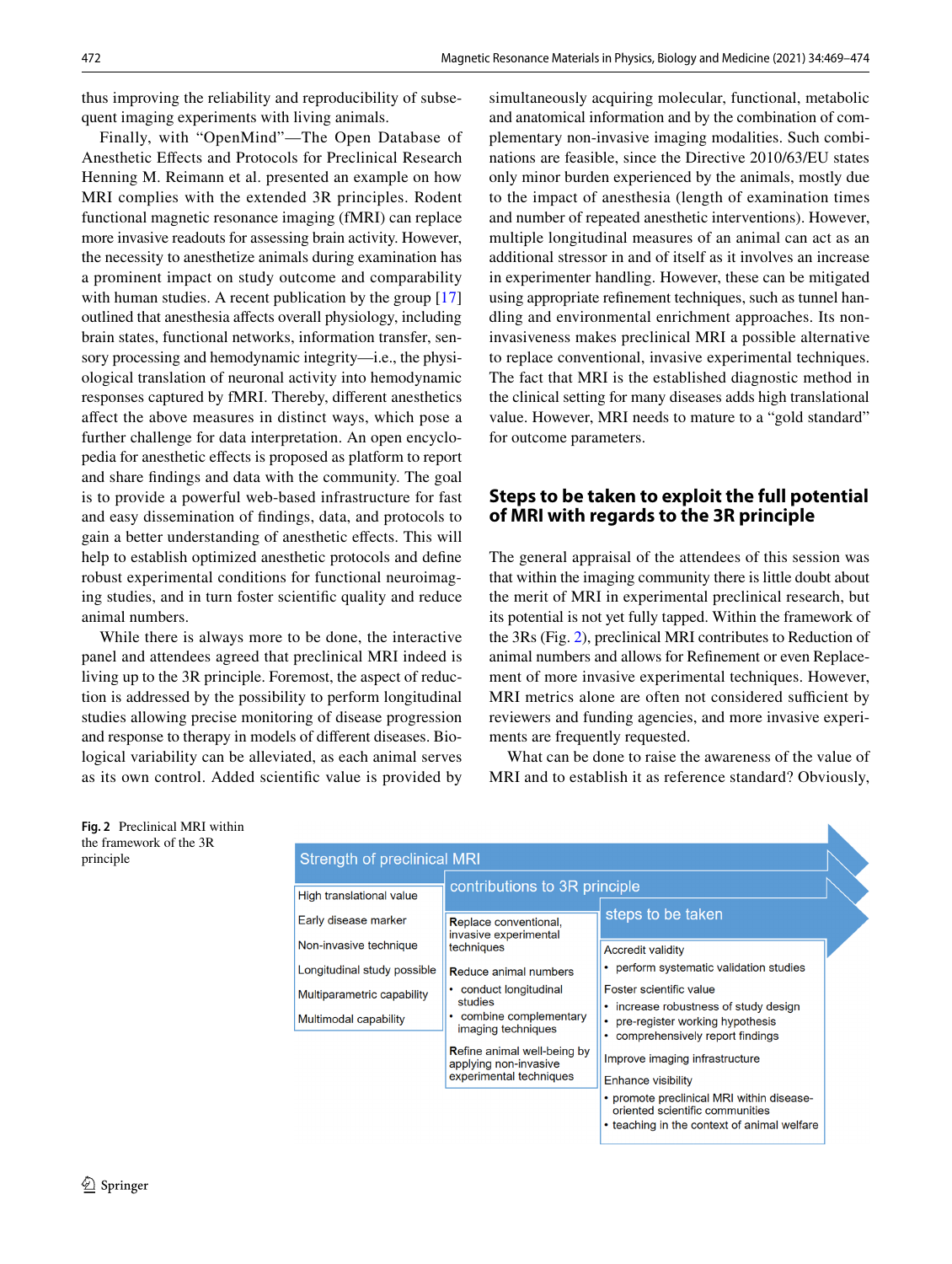systematic validation studies are needed to accredit validity and to convince the scientifc community that MRIbased endpoints often outperform conventional, invasive outcome measures, as shown by examples of determining lesion size in stroke models or tumor volume in solid cancer imaging. In particular, MRI measures win over as early disease marker for many applications. Adhering to the extended 3R guidelines, Robustness, Registration and Reporting will further strengthen the scientifc value and enhance acceptance of preclinical MRI. Other important initiatives in this regard are efforts to implement standardized animal imaging protocols, for example for wholebrain fMRI [[18\]](#page-5-7). However, even if the added value of preclinical MRI has been widely accepted, it is often not employed as tool to provide valid data, but only represents the cherry on the methodological cake. One reason why non-invasive imaging still has not yet become a routine application may be the location and infrastructure of most imaging facilities (availability of the MRI systems, cost of MR sessions). Substantial regulatory work is often required before animals can be transferred to an imaging facility. Hygiene requirements may prohibit that animals leave the imaging facility once they have entered it, and additional experimental options, such as behavioral testing or surgical intervention, may not be available in the imaging facilities. To exploit the potential of performing longitudinal studies, sufficient animal housing options and room for performing complementary experimental procedures should be integrated within imaging facilities whenever possible.

Eforts by the whole preclinical imaging community are required to promote MRI and other non-invasive imaging methods. Leaving the comfort zone of discussing preclinical MRI studies within the imaging community, and advocating imaging studies more proactively in front of clinicians and disease-oriented biomedical research communities will help to promote preclinical MRI.

Further measures include engaging in work with the animal welfare authorities, especially in local commissions where individual experiment licenses are discussed. Also getting involved in animal welfare training within the scope of Federation of European Laboratory Animal Science Associations (FELASA) may raise the community's recognition of the value of non-invasive preclinical MRI and promote its routine application in experimental animal research in line with the 3R principle.

**Authors' contributions** CF and LW drafted the manuscript. AM, CB, MW, CT-P, AB, SW, UH, JMM, HMR, IJ, PM, BP and AV made contributions to the session and critically reviewed the manuscript.

**Funding** Open Access funding enabled and organized by Projekt DEAL.

#### **Declarations**

**Conflict of interest** The authors declare that they have no confict of interest.

**Ethical approval** All procedures performed in studies involving human participants were in accordance with the ethical standards of the institutional and/or national research committee (Charité, German Federal Institute for Drugs and Medical Devices, BfArM) and with the 1964 Helsinki declaration and its later amendments.

**Informed consent** Written informed consent was received from participants before inclusion in the study.

**Open Access** This article is licensed under a Creative Commons Attribution 4.0 International License, which permits use, sharing, adaptation, distribution and reproduction in any medium or format, as long as you give appropriate credit to the original author(s) and the source, provide a link to the Creative Commons licence, and indicate if changes were made. The images or other third party material in this article are included in the article's Creative Commons licence, unless indicated otherwise in a credit line to the material. If material is not included in the article's Creative Commons licence and your intended use is not permitted by statutory regulation or exceeds the permitted use, you will need to obtain permission directly from the copyright holder. To view a copy of this licence, visit<http://creativecommons.org/licenses/by/4.0/>.

#### **References**

- <span id="page-4-0"></span>1. Russell WMS, Burch RL (1959) The principles of humane experimental technique. Methuen, London
- <span id="page-4-1"></span>2. Voelkl B, Vogt L, Sena ES, Würbel H (2018) Reproducibility of preclinical animal research improves with heterogeneity of study samples. PLoS Biol 16:1–13
- <span id="page-4-2"></span>3. Würbel H (2000) Behaviour and the standardization fallacy. Nat Genet 26:1–1
- <span id="page-4-3"></span>4. Hurst J, West R (2010) Taming anxiety in laboratory mice. Nat Methods 10:825–826
- <span id="page-4-4"></span>5. Gouveia K, Hurst JL (2013) Reducing mouse anxiety during handling: effect of experience with handling tunnels. PLoS ONE 8:e66401
- <span id="page-4-5"></span>6. Henderson LJ, Dani B, Serrano EMN, Smulders TV, Roughan JV (2020) Benefts of tunnel handling persist after repeated restraint, injection and anaesthesia. Sci Rep 10:1–12
- <span id="page-4-6"></span>7. Strech D, Dirnagl U (2019) 3Rs missing: animal research without scientifc value is unethical. BMJ Open Sci 3:bmjos-2018-000048
- <span id="page-4-7"></span>8. Scheel AM, Schijen MRMJ, Lakens D (2021) An excess of positive results: comparing the standard psychology literature with registered reports. Adv Methods Pract Psychol Sci 4:251524592110074
- <span id="page-4-8"></span>9. Percie du Sert N, Hurst V, Ahluwalia A, Alam S, Avey MT, Baker M, Browne WJ, Clark A, Cuthill IC, Dirnagl U, Emerson M, Garner P, Holgate ST, Howells DM, Karp NA, Lazic SE, Lidster K, MacCallum CJ, Macleod M, Pearl EJ, Petersen OH, Rawle F, Reynolds P, Rooney K, Sena ES, Silberberg SD, Steckler T, Würbel H (2020) The arrive guidelines 2.0: updated guidelines for reporting animal research. PLoS Biol 18:1–12
- <span id="page-4-9"></span>10. Barca C, Wiesmann M, Calahorra J, Wachsmuth L, Döring C, Foray C, Heiradi A, Hermann S, Peinado MÁ, Siles E, Faber C, Schäfers M, Kiliaan AJ, Jacobs AH, Zinnhardt B (2021) Impact of hydroxytyrosol on stroke: tracking therapy response on neuroinfammation and cerebrovascular parameters using pet-mr imaging and on functional outcomes. Theranostics 11:4030–4049